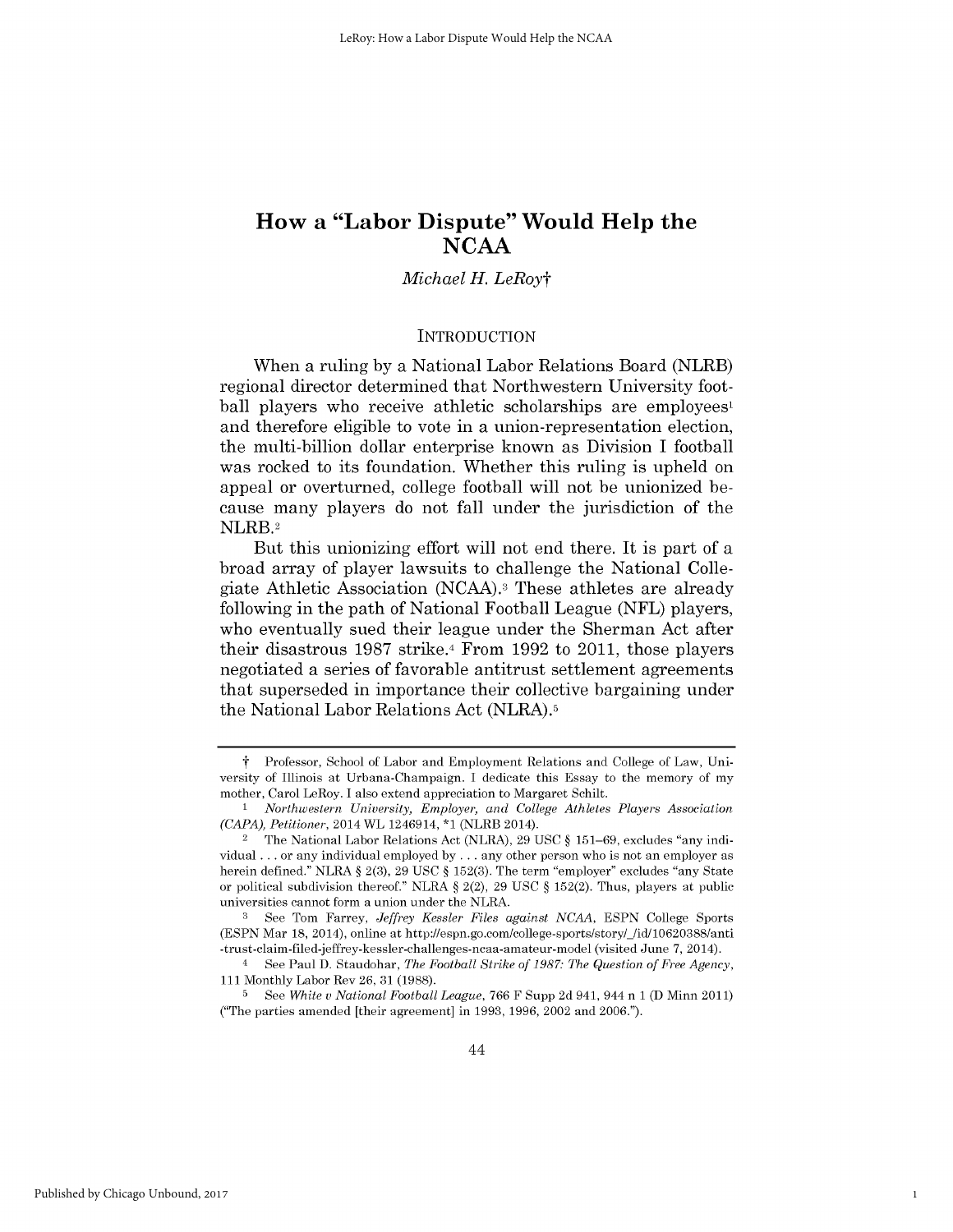Ironically, to achieve this success the **NFL** players *decertified* their union so that they could avoid the duty to bargain under the NLRA.6 During this time, there was no legal relevance as to whether **NFL** players were employees under federal labor law-all that mattered was that their league had imposed unreasonable free agency restrictions that caused monetary damages. **A** jury determined that the NFL's restrictions went beyond what was necessary to maintain competitive balance among teams, and the court thus enjoined these restraints.7 The resulting Stipulations and Settlement Agreement substituted for a collective bargaining agreement.<sup>8</sup>

This backdrop helps to inform my counterintuitive analysis. The positions and arguments on either side of the playerunionization question are uninformed **by** a broader understanding of how collective bargaining has disappointed professional athletes and become an unlikely refuge for wealthy owners. Critics of the **NCAA** are legion and appropriately condemn college football for exploiting players without paying them.9 They tend to assume, however, that a union will improve conditions for players. **10**

Meanwhile, Northwestern has appealed the regional director's ruling,<sup>11</sup> while the NCAA president has appeared on *Face the Nation* to oppose a players' union.12 Other critics of the playerunionization concept worry that paying college football players will: take money away from nonrevenue sports, especially those for women; complete the transformation of Division **I** sports to

**<sup>8</sup>***See Brady,* 644 **F3d** at **665.**

**<sup>6</sup>**See *Powell v National Football League, 764* F Supp **1351,** 1354 **(D** Minn **1991),** citing *Powell v National Football League, 888* **F2d 559** (8th Cir **1989)** (explaining that the executive committee of the players' union, after considering the Eighth Circuit's earlier decision, decided to abandon collective bargaining on December **5, 1989).** The players did this again in 2011. See *Brady v National Football League,* 644 **F3d** *661, 663* (8th Cir 2011).

**<sup>7</sup>**See *McNeil v National Football League,* **1992** WL **315292, \*1 (D** Minn).

**<sup>9</sup>** See generally, for example, Nicolas **A.** Novy, *"The Emperor Has No Clothes". The NCAA's Last Chance as the Middle Man in College Athletics,* 21 Sports L **J 227** (2014).

**<sup>10</sup>**See, for example, *Northwestern Players Win Ruling at NLRB, Take Next Step toward Unionization,* Sports Illustrated Campus Union, (Sports Illustrated Mar **27,** 2014), online at http://college-football.si.com/2014/03/26/northwestern-nlrb-union-kain -colter (visited June **7,** 2014) ("These players are not only going to be owed salary. They're going to be owed health benefits, and potentially pension or retirement [benefits].").

**<sup>11</sup>**See Michael Sanserino, *College Athletes Hit Milestone in Campaign to Form a Union,* Pittsburgh Post-Gazette **A-1** (Mar **27,** 2014).

<sup>12</sup> See John Feinstein, *Northwestern Players Are Not Demanding to Be Paid; They Are Demanding a Voice,* Wash Post **D9** (Apr **1,** 2014).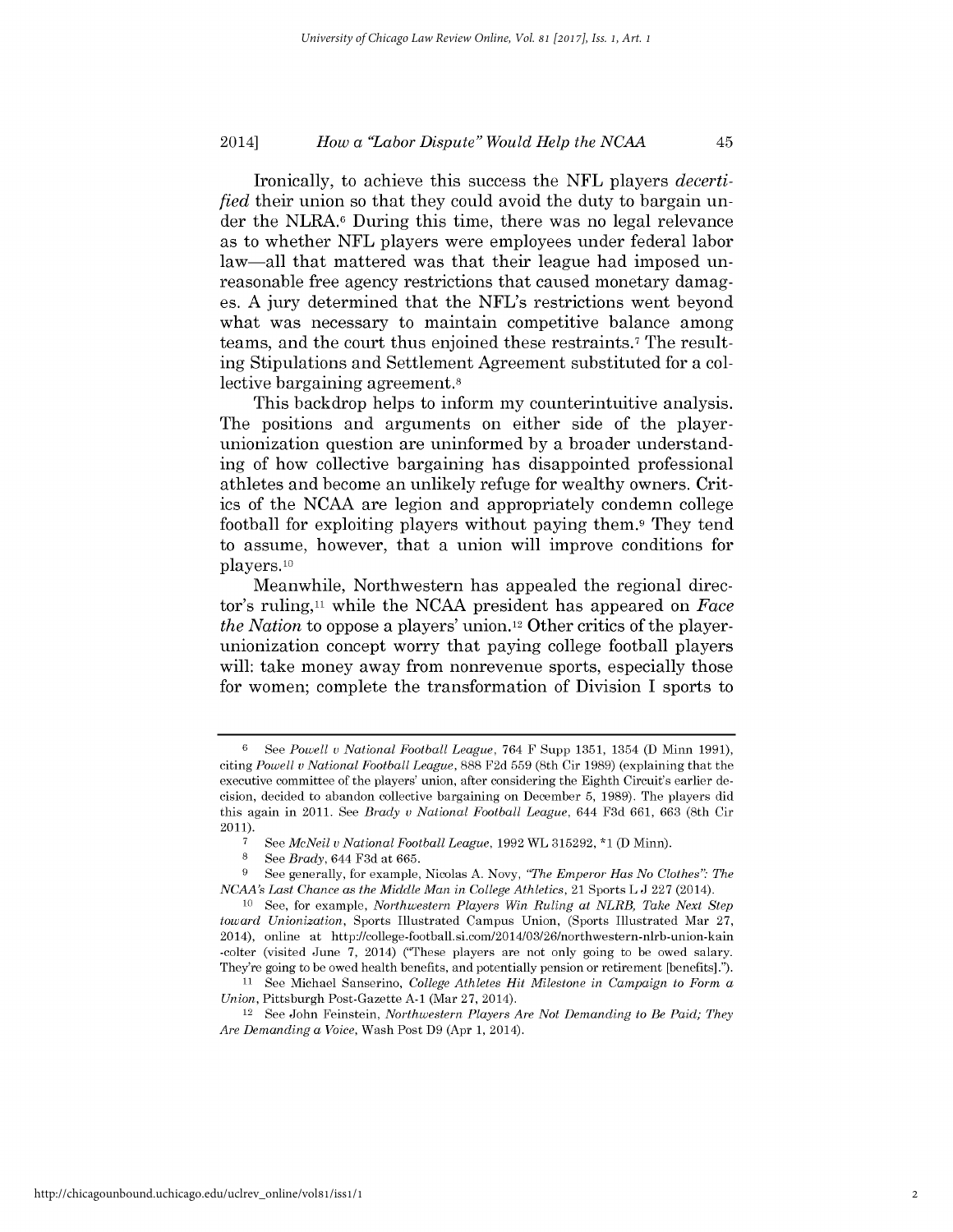### *The University of Chicago Law Review Dialogue* 46 [81:44

professional competition; create income tax liability for the athletes; and open the door to unionizing other college sports.13

Each of these predictions overlooks the antitrust alternative to the player-unionization question that **I** pose here. These reactions are understandable, but they ignore the NFL's paradoxical embrace of collective bargaining and fail to consider why **NFL** players have disbanded their union-not once, but twice.14

This Essay does not take sides, make moralistic judgments, or reformulate hackneyed arguments. Instead, **I** analyze how antitrust has inverted the preferences of a sports league and players' union so that now, the *league* prefers collective bargaining and the *union* resists it. **I** show how the players' union turned to antitrust when collective bargaining failed the union and also how a federal district court undermined the NFL's freedom to impose terms on its players. Like their Northwestern counterparts, **NFL** players formed a union to promote their economic interests. But at the bargaining table their union has been inferior to the more powerful league.<sup>15</sup>

**My** ultimate conclusion is that a "labor dispute," as defined **by** the Norris-LaGuardia Act,16 would benefit the **NCAA** because it would divest federal courts of jurisdiction to hear an antitrust case. 7 In the long run, antitrust liability poses a bigger threat to **NCAA** interests than does player unionization. Therefore, it is in the NCAA's interest to: embrace the union-representation process;18 engage in "hard bargaining," particularly because its bargaining strength is pitted against the weak bargaining power of college athletes;<sup>19</sup> and anticipate implementing the terms and conditions of a collective bargaining agreement.<sup>20</sup> By taking

**<sup>13</sup>**See id.

<sup>14</sup> See note **6** and text accompanying note **61.**

**<sup>15</sup>**See text accompanying note **61.**

**<sup>16</sup>29 USC** *§* **101** et seq.

**<sup>17</sup>** The law denies federal courts jurisdiction "to issue any restraining order or temporary or permanent injunction in any case involving or growing out of any labor dispute." **29 USC** *§* 104.

**<sup>18</sup>**See Ryan Walters, *Provoking Preemption: Why State Laws Protecting the Right to a Secret Ballot Election Are Preempted by the NLRA,* **52** Santa Clara L Rev **1031, 1036- 38 (2012).**

**<sup>19</sup>**See *Plymouth Stamping Division, Eltec Corp, and Local 985, United Automobile, Aerospace and Agricultural Implement Workers of America (UAW)* **286** NLRB **890, 896 (1987)** ("[I]t is not unlawful for a party to take advantage of a shift in economic strength in order to seek more favorable contract terms."). See also text accompanying note 94.

<sup>20</sup>*Brown v Pro Football, Inc,* **518 US 231 (1996),** is an analogous case wherein the **NFL** unilaterally implemented a developmental-squad program that paid every player a mere **\$1,000** weekly salary.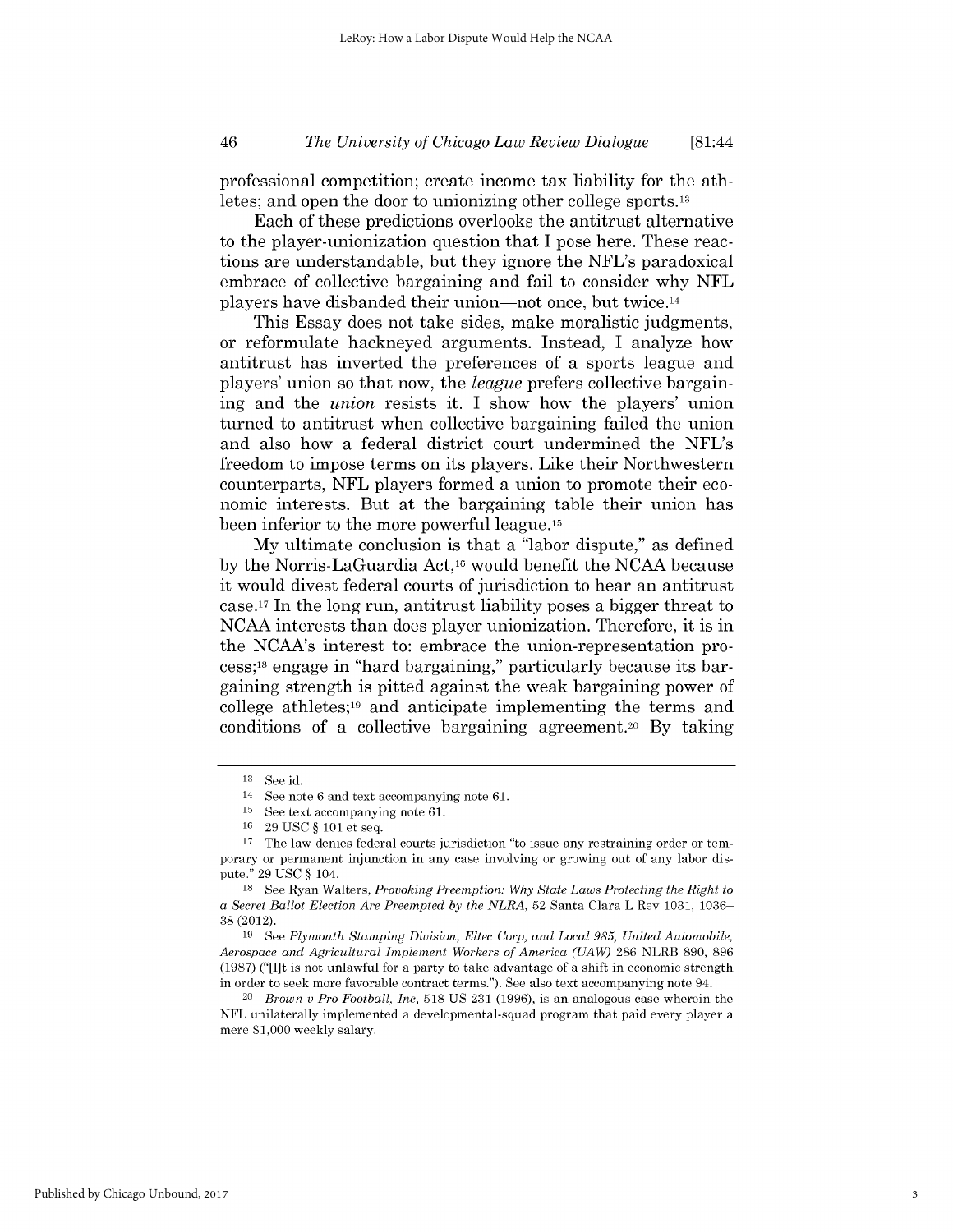these actions, the **NCAA** would create a "labor dispute" with players-and, according to the strictures of the Norris-LaGuardia Act and the Clayton Act, $21$  such a dispute would shield it from an injunction and potent antitrust remedies.

### **I.** THE ARRESTED **DEVELOPMENT** OF LABOR LAW FOR **PROFESSIONAL** SPORTS **LEAGUES**

### **A.** Baseball

What makes professional sports so compelling? Baseball was the first sport to successfully address this question. Its creators realized that teams must not only employ exceptionally talented athletes but must also create intense competition. To translate this model into a commercial success, the league strictly limited the number of teams.<sup>22</sup> Moreover, its governing body imposed severe limits on player mobility in a closed labor market.23 This combination allocated talent across teams. In essence, baseball thrived **by** combining a product monopoly with a labor market monopsony that depressed wages.<sup>24</sup>

In a quirk of fate, baseball's anticompetitive model survived antitrust lawsuits. This odyssey began when the National League snuffed out a rival, the Federal League.<sup>25</sup> After the Baltimore franchise was left without a league, it sued the National League under the Sherman Act.26 The team won treble damages, but lost on the league's appeal.27 More significant for the present controversy, the Supreme Court, in affirming, ruled that baseball is exempt from antitrust law because the business is confined to a baseball field.<sup>28</sup> Therefore, the game is never in interstate commerce, even with ancillary commerce that crosses a

<sup>21</sup>**38** Stat **730** (1914).

<sup>22</sup> See *National League of Professional Baseball Clubs v Federal Baseball Club of Baltimore, Inc,* **269** F **681, 682-83 (DC** Cir **1920).**

**<sup>23</sup>**See Roger **I.** Abrams, *Legal Bases: Baseball and the Law* **15-16** (Temple **1998)** (detailing the National League's adoption of the reserve clause in **1879** in response to rising player salaries).

<sup>24</sup> For an explanation of the reserve clause, see Comment, *Organized Baseball and the Law,* 46 Yale L **J 1386, 1386-87 (1937)** ("Since the contract entered into in each succeeding season will have a similar provision, the player is really signing for the duration of his baseball life.").

**<sup>25</sup>**See *National League of Professional Baseball Clubs,* **269** F at **682.**

**<sup>26</sup> Id.**

**<sup>27</sup>**See id at **682,** *688.*

**<sup>28</sup>**See *Federal Baseball Club of Baltimore, Inc v National League of Professional Baseball Clubs,* **259 US** 200, 208 **(1922).**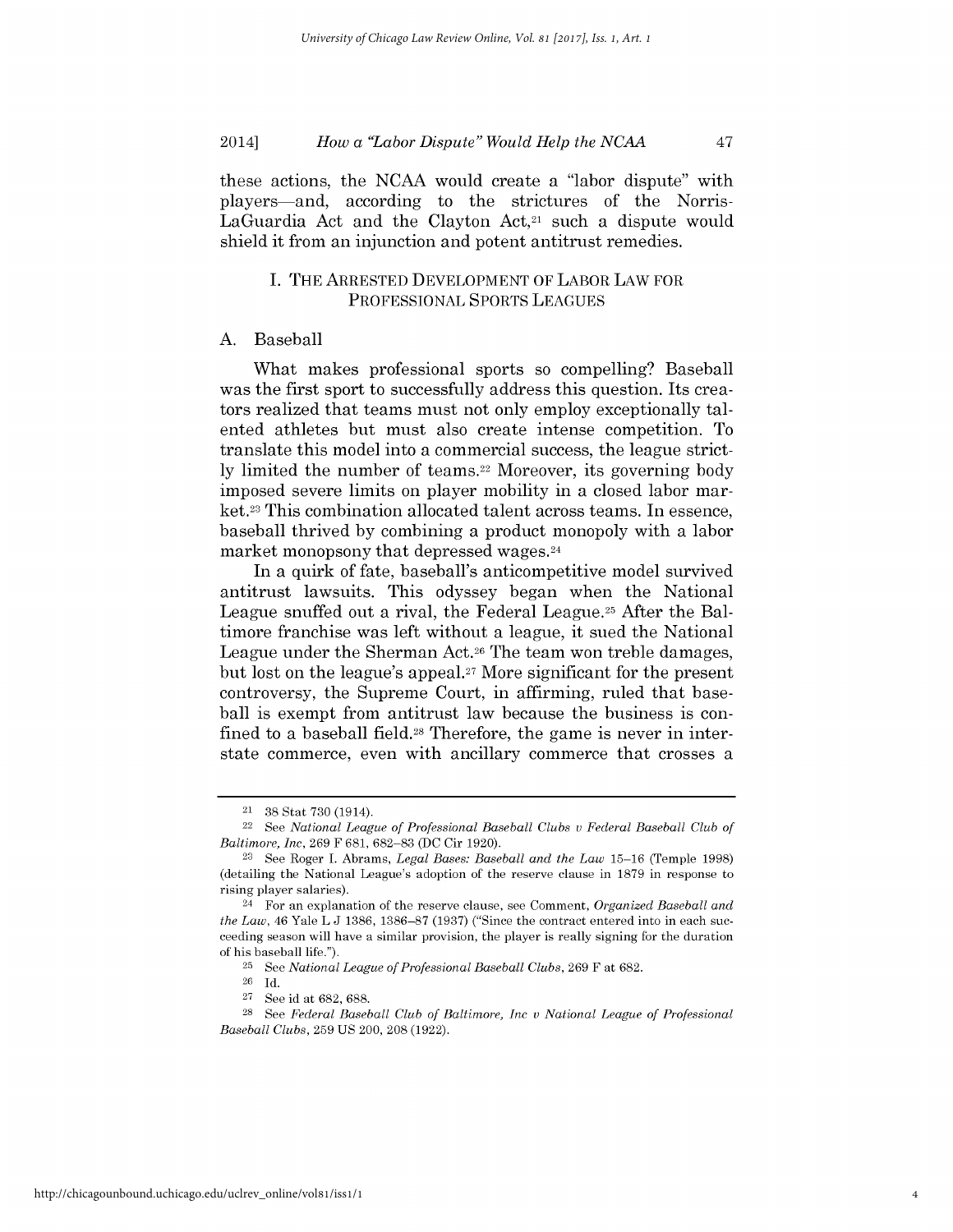### *The University of Chicago Law Review Dialogue* 48 [81:44

border, such as ticket purchasers, kegs of beer, crates of hot dogs, and the like. The Supreme Court has stubbornly clung to this ruling.29 The vast commercialization of the sport has done nothing to change its view that baseball is beyond the purview of antitrust law.30

Although the baseball experience is odd, it laid the foundation for players to improve their pay **by** forming a union and bargaining collectively. Baseball players gained partial relief from the reserve clause in an arbitration ruling after pitchers filed a grievance under a collective bargaining agreement.<sup>31</sup> Later, other players used arbitration to challenge collusion **by** owners who shunned them in the free agent market.<sup>32</sup> Baseball players also used a traditional labor tactic-a strike-when Major League Baseball (MLB) tried to implement the National Basketball Association's **(NBA)** type of salary cap and revenue sharing structure. 33 The players successfully resisted MLB's aggressive attempts to eliminate salary arbitration and consolidate player contract negotiations under one central entity (removing teams as bidders and employers).34

#### B. Basketball

In sharp contrast to baseball, professional basketball players turned to antitrust law to find relief from labor market restrictions such as the draft and limits on free agency. Oscar Robertson, a Hall of Fame basketball player who also presided over the players' union, filed a class action suit against the **NBA** when his league arranged a merger with the American Basketball Association (ABA).35 The **ABA** broke the NBA's monopsony

**<sup>29</sup>** See, for example, *Toolson v New York Yankees, Inc,* 346 **US 356, 357 (1953)** (relying on *Federal Baseball Club of Baltimore* to dismiss an antitrust suit on the grounds that baseball was "left for thirty years to develop, on the understanding that it was not subject to existing antitrust legislation").

**<sup>30</sup>** See *Flood v Kuhn,* 407 **US 258,** 282 **(1972)** (noting that baseball's antitrust exemption "is an aberration that has been with us now for half a century, one heretofore deemed fully entitled to the benefit of stare decisis, and one that has survived the Court's expanding concept of interstate commerce").

**<sup>31</sup>**See *Kansas City Royals v Major League Baseball Players,* **532 F2d 615, 617** (8th Cir **1976).**

**<sup>32</sup>**See *Major League Baseball Players Association v Garvey,* **532 US** 504, **505-07** (2001).

**<sup>33</sup>**See *Silverman v Major League Baseball Player Relations Committee, Inc,* **67 F3d** 1054, **1058 (2d** Cir **1995).**

<sup>34</sup> See id at **1059, 1062.**

**<sup>35</sup>**See *Robertson v National Basketball Association,* **389** F Supp **867, 872-73 (SDNY 1975).**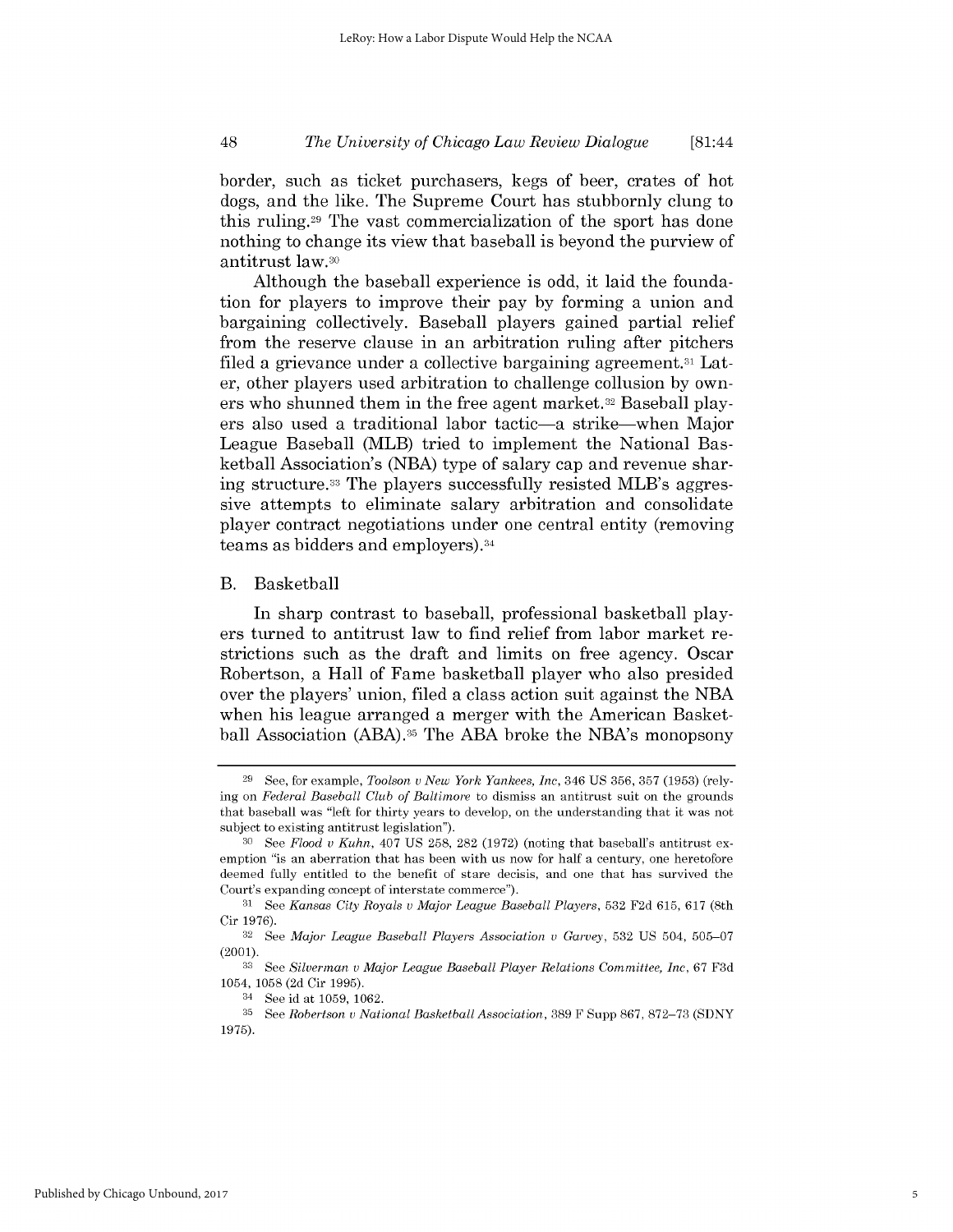**by** luring away established players.36 However, the elimination of the **ABA** meant the end of labor market competition for players.37

After six years of settlement talks, the league and Robertson reached an agreement to end the litigation.38 This was good for the players. They **did** not have to strike or face a lockout during negotiations. The league agreed to limit a team's perpetual hold on a drafted player and loosen the player-compensation rule.39 The players accomplished more at the courthouse bargaining table under the Sherman Act than they would have achieved at the NLRA's collective bargaining table.

### **C.** Football

Like their basketball counterparts, football players were more successful in utilizing the Sherman Act than the NLRA. In **1987,** football players used the NLRA to challenge similar labor market restrictions **by** going on strike.40 Players objected to the league's proposal to continue the compensation rule,<sup>41</sup> which provided that valuable players could not sign with another team unless the acquiring team compensated the original team with a player of equal value.42

The strike was a disaster for the players. After several weeks, **NFL** teams resumed play **by** hiring replacement players.43 The **NFL** had a right to hire replacements due to the Supreme Court's seminal decision, *National Labor Relations Board v Mackay Radio & Telegraph Co.44* During this era, numerous employers—not just NFL teams—hired replacements for strikers.45 Even the president tried his hand at replacing striking air

**<sup>36</sup>**See id at **876** (explaining the plaintiffs' claim that a rival league provided players an alternative market to the NBA's anticompetitive rules).

**<sup>37</sup>**See id.

**<sup>38</sup>***See Robertson v National Basketball Association,* **72** FRD 64, **65-67 (SDNY 1976).**

**<sup>39</sup>**See *Wood v National Basketball Association,* **809 F2d** 954, **957 (2d** Cir **1987).**

<sup>40</sup>*See Powell v National Football League,* 764 F Supp **1351,** 1354 **(D** Minn **1991).**

<sup>41</sup>*See Powell v National Football League, 888* **F2d 559, 561** (8th Cir **1989).**

<sup>42</sup> *See Mackey v National Football League,* 543 **F2d** *606, 610-11* (8th Cir **1976)** (detailing the provision that later became known as the Rozelle Rule).

<sup>43</sup> See Ethan Lock, *The Scope of the Labor Exemption in Professional Sports, 1989* Duke L **J 339,** 403-04 (noting that many fans attended games involving replacement players during the strike).

<sup>44 304</sup> **US 333,** 345-46 **(1938).**

<sup>45</sup> See Michael H. LeRoy, *Employer Treatment of Permanently Replaced Strikers, 1935-1991: Public Policy Implications,* **13** Yale L **&** Pol Rev **1, 1** n **5 (1995).**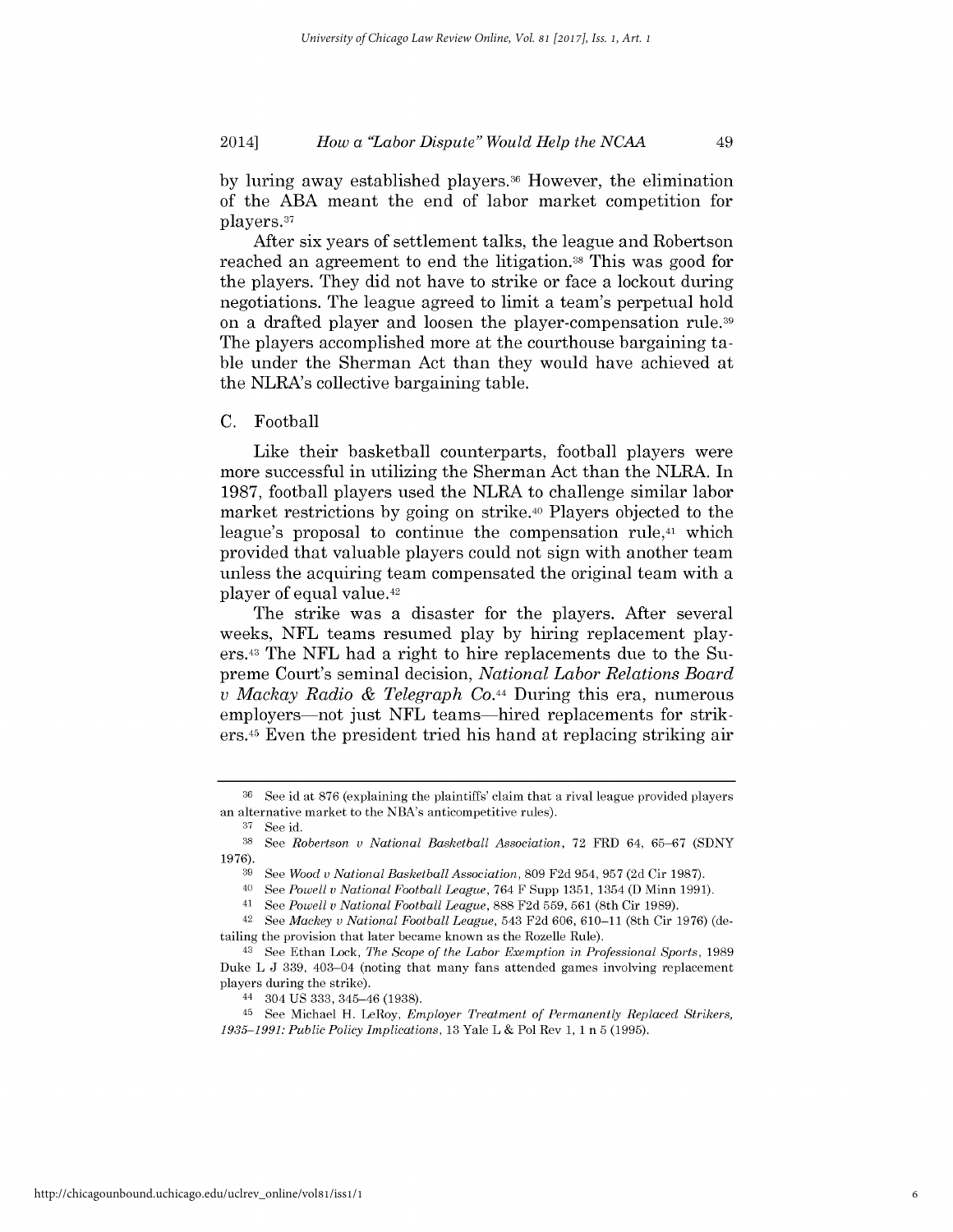### *The University of Chicago Law Review Dialogue* **50** [81:44

traffic controllers a few years before the **NFL** used a similar tactic. 46

Football players had miscalculated their odds of prevailing in their strike. Over the next two decades, however, they turned their defeat into victory. After the strike, the league implemented its proposal to restrict free agency. <sup>47</sup>**By** this time, however, the players had sued the **NFL** under the Sherman Act. The Eighth Circuit in *Powell v National Football League48* thought that this lawsuit was not ripe for antitrust adjudication because the league and players had other options to end their bargaining impasse. <sup>49</sup>

*Powell* unwittingly opened a new chapter in the relationship between the players and the **NFL.** The court endorsed the NFL's argument that the Sherman Act would apply, for example, **if** the players ceased to be represented **by** a union.50 **A** month later, the players effectively decertified their union.5' Eight individual players challenged the NFL's restrictions on free agency as Sherman Act violations.52 The **NFL** argued in response that the union engaged in a sham decertification.53

But the district court ruled for the players. The fact that the National Football League Players Association **(NFLPA)** engineered the loss of its majority status was irrelevant because a formal NLRB decertification vote is not necessary for a union to end its own bargaining authority.54 Thus, the **NFL** lost its antitrust exemption because it lacked an ongoing collective bargaining relationship with the disbanded union.55 **A** jury ordered damages.6 Facing more antitrust litigation, the **NFL** came to terms with players in a comprehensive settlement of antitrust claims.57

<sup>46</sup> See *United States v Professional Air Traffic Controllers Organization (PATCO),* **525** F Supp 820, 822 **(ED** Mich **1981).**

<sup>47</sup>*See McNeil v National Football League,* **790** F Supp **871, 887** n *4* **(D** Minn **1992).**

<sup>48</sup>**930 F2d 1293** (8th Cir **1989).**

<sup>49</sup> See id at **1302-03.**

**<sup>50</sup> Id** at **1303** n 12.

**<sup>51</sup>***See Powell,* 764 F Supp at 1354.

**<sup>52</sup>**See generally *McNeil v National Football League,* **777** F Supp 1475 **(D** Minn **1991).**

**<sup>53</sup>***See Powell,* 764 F Supp at 1354.

<sup>54</sup> See id at **1358.**

**<sup>55</sup>***See McNeil,* **790** F Supp at **883** n 14 (explaining that the labor exemption ended when **NFLPA** representatives voted to end the union's existence).

**<sup>56</sup>***McNeil v National Football League,* **1992** WL **315292, \*1 (D** Minn).

**<sup>57</sup>**See *White v National Football League,* 822 F Supp **1389, 1395 (D** Minn **1993).**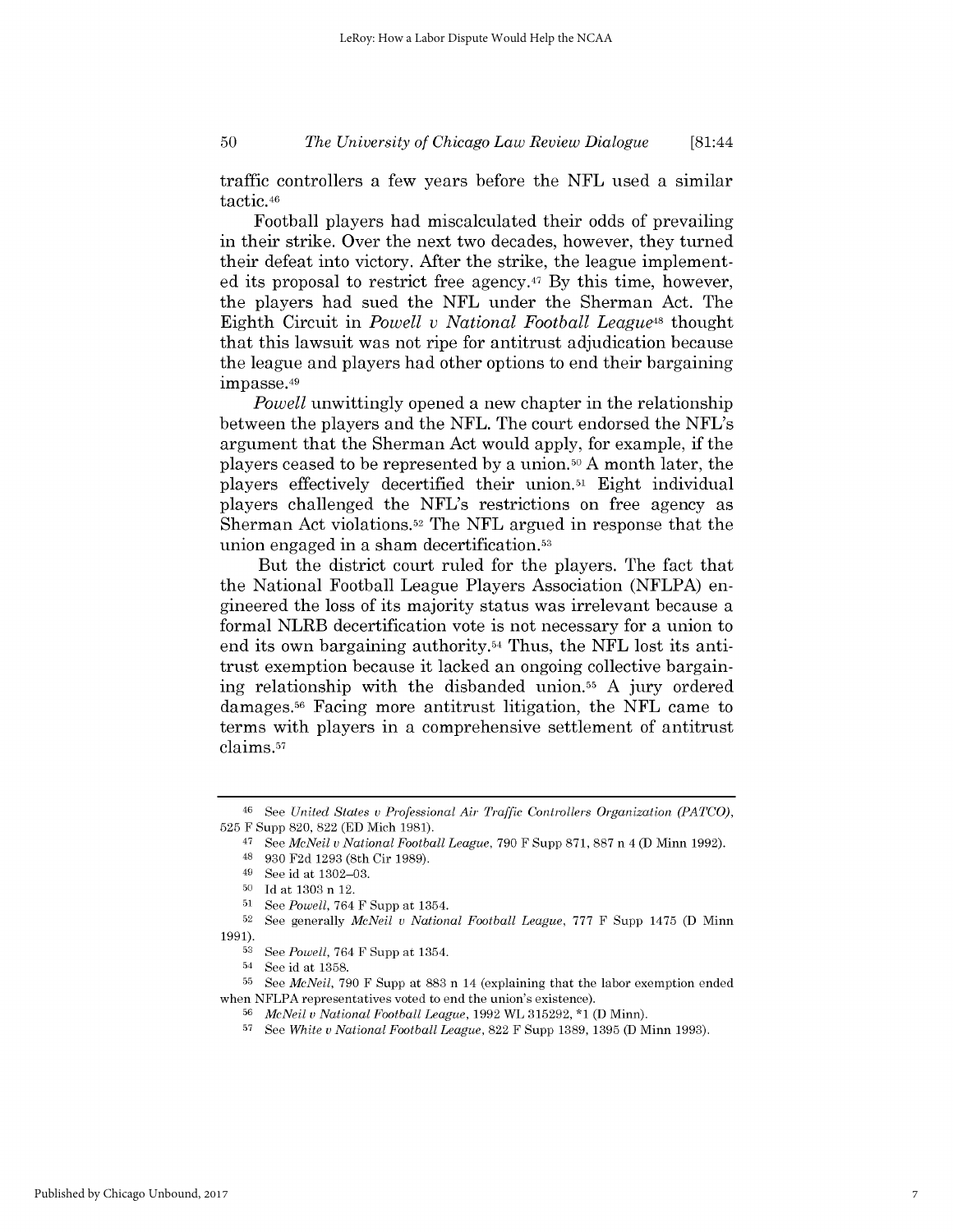For the following eighteen years, the **NFL** and the **NFLPA** were not permitted to engage in regular collective bargaining. Instead, a judge monitored their labor talks. The players gained ground through this complex litigation:

[T]he **1993** settlement **did** achieve considerable benefits for players whose careers had ended during the battle. For example, all players' pensions, whether active or retired, were retroactively increased **by** 40% as a result of the settlement. Those who played prior to **1959** achieved their first pension. Also, players who played in **1989** and thereafter have collectively received **\$110** million in damages from the White settlement. And, backpay checks from **1987,** plus **60%** interest, were sent to **1987** strikers in November 1994 as a result of the **1993** settlement. Thus, the **NFLPA** had again met its commitment to all players, "past, present and future."58

As **if** to emphasize the futility of collective bargaining, the players' union recalls: "The **1993** settlement gained for the players two things they had fought for *but lost in previous bargaining efforts:* free agency, and a guaranteed percentage of the gross revenues."69

Once the players settled their antitrust claims with the **NFL,** they were required **by** the terms of the agreement to recertify their union.<sup>60</sup> This is a moment in sports history that calls out to the **NCAA** today: a league that once resisted the establishment of a players' union realized over time that it has superior bargaining power under the NLRA but less leverage under the Sherman Act. The **1993** settlement agreement was in effect until it expired in 2011. Fearing a lockout, the players disbanded their union in order to bargain as class action plaintiffs in federal court under the shelter of the Sherman Act.61

Forging ahead, the **NFL** imposed a bargaining lockout to pressure the union into concessions. 62 Judge Susan Nelson in the District of Minnesota enjoined the lockout. **By** her logic, "To propose, as the **NFL** does, that a labor dispute extends indefinitely beyond the disclaimer of union representation is fraught with

**<sup>58</sup>NFL** Players Association, *History,* online at https://www.nflplayers.com/About -us/History (visited June **7,** 2014).

**<sup>59</sup> Id** (emphasis added).

**<sup>60</sup>**See *Brady v National Football League,* **779** F Supp **2d 992, 1002 (D** Minn 2011).

**<sup>61</sup>**See id at 1003-04.

**<sup>62</sup>**See id at 1004.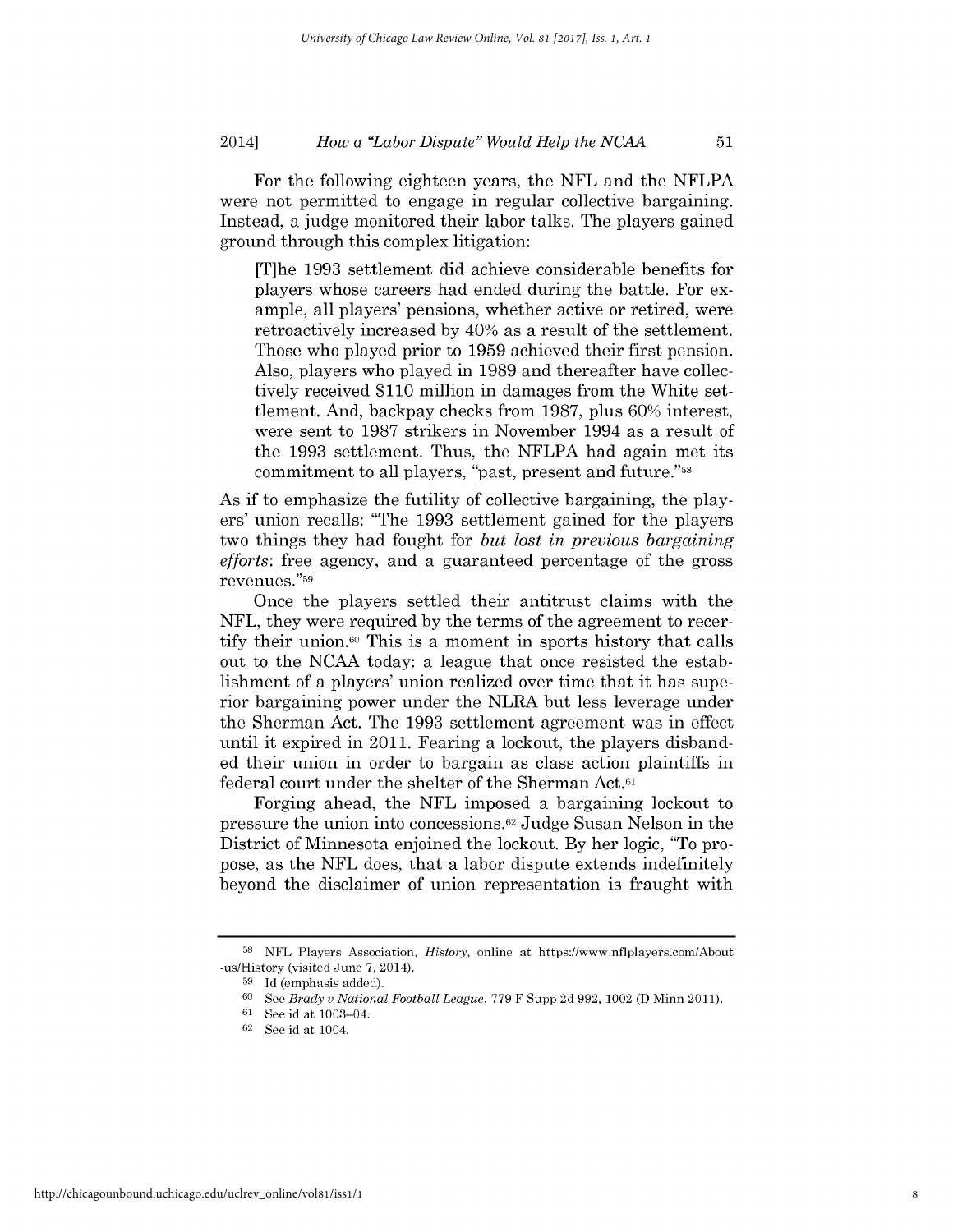# *The University of Chicago Law Review Dialogue* **52** [81:44

peril."63 This view was short-lived. After a few months, the Eighth Circuit vacated the injunction, prompting the **NFL** to resume its lockout.<sup>64</sup>

What **did** the appeals court see that Judge Nelson missed? It took a realistic view of the players' strategy to end their union: "At that point, the parties were involved in a classic 'labor **dis**pute' **by** the Players' own definition."65 The court observed that "the *labor dispute* **did** not suddenly disappear just because the Players elected to pursue the dispute through antitrust litigation rather than collective bargaining."66 Emphasis is added because the Norris-LaGuardia Act forbids federal courts from **issu**ing an injunction, or otherwise asserting jurisdiction, in a labor dispute.67 With this in mind, the appeals court reasoned: "This dispute is between one or more employers or associations of employers (the League and the **NFL** teams) and one or more employees (the Players under contract). **By** the plain terms of the Act, this case 'shall be held to involve or grow out of a labor dispute."'68

### **D.** Hockey

Like the other major sports, the National Hockey League **(NHL)** had a longstanding practice of using a reserve clause to spread talent among teams.<sup>69</sup> Apart from a minor antitrust case,70 courts typically have enjoined the **NHL** from enforcing its reserve clause.7' The **NHL did** not qualify for the labor exemption because the league "was primarily responsible for devising and perpetuating a monopoly over the product market of all professional hockey players via the reserve system."72 The court determined that the reserve clause violated the Sherman Act.73

**<sup>63</sup> Id** at **1027.**

<sup>64</sup>*See Brady v National Football League, 644* **F3d** *661, 680-81* (8th Cir **2011).**

**<sup>65</sup> Id** at **673.**

**<sup>66</sup> Id** (emphasis added).

**<sup>67</sup>**See id at **673-74,** citing **29 USC** *§* 104.

**<sup>68</sup>***Brady,* 644 **F3d** at **671.**

**<sup>69</sup>***See Neeld v National Hockey League,* 439 F Supp 446, 455 (WDNY **1977)** ("Neeld **I").** See also generally *Neeld v National Hockey League,* 594 **F2d 1297** (9th Cir **1979)** ("Neeld **II").**

**<sup>70</sup>**See generally *Neeld I,* 439 F Supp 446; *Neeld II,* 594 **F2d 1297.**

**<sup>71</sup>**See, for example, *Philadelphia World Hockey Club, Inc v Philadelphia Hockey Club, Inc,* **351** F Supp 462, **517-18 (ED** Pa **1972).**

**<sup>72</sup> Id** at **500.**

**<sup>73</sup>**See id at 467.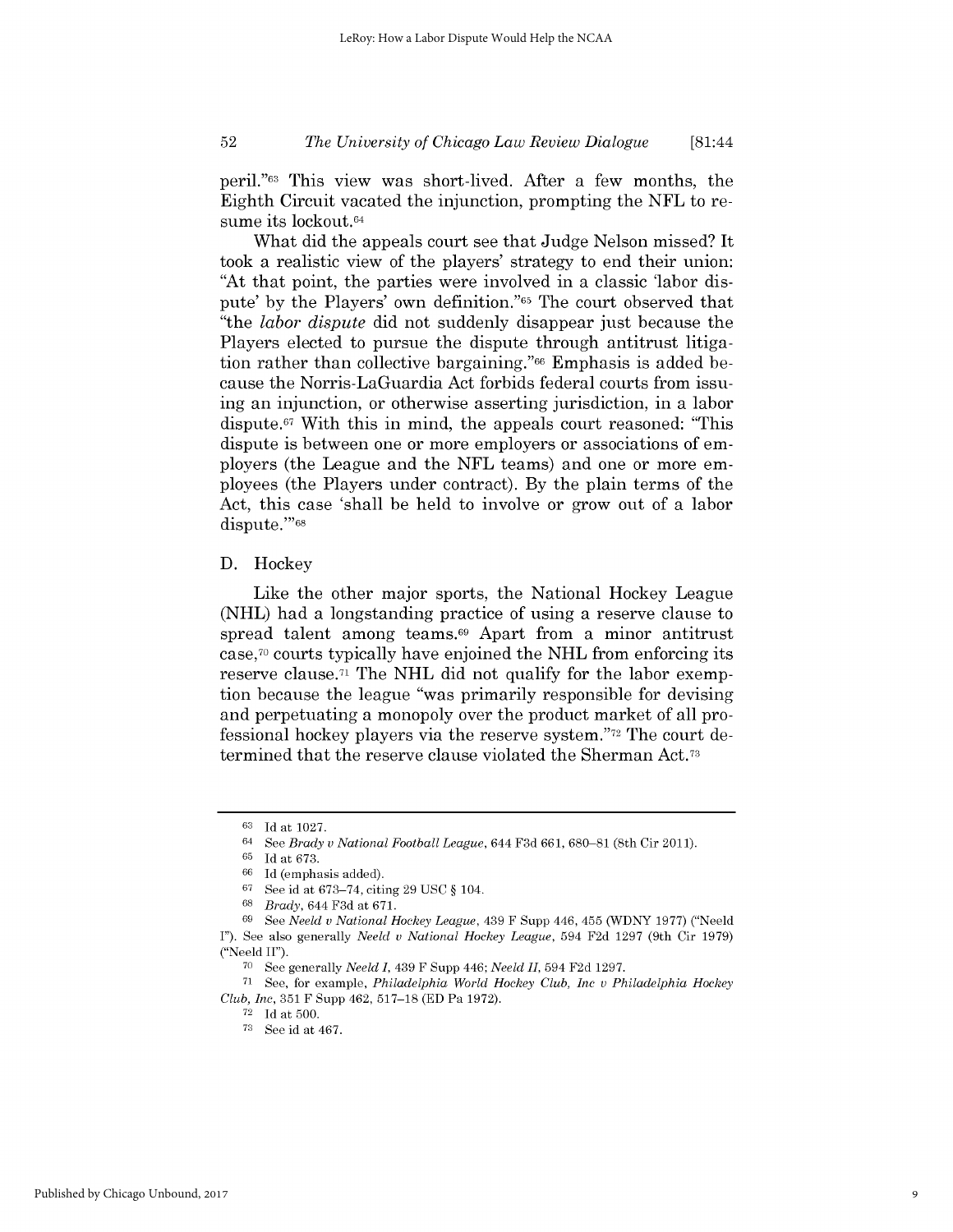#### **E.** The End of Antitrust in Sports Labor Disputes?

This brief history reveals a series of paradoxes. To engender competition among teams, professional sports leagues implemented **highly** anticompetitive labor market rules, exemplified **by** the reserve clause. Baseball evolved into a colossal commercial success, but due to a quirky case with an extremely narrow theory of interstate commerce, the sport remained exempt from antitrust law. Later, in another paradox, basketball, football, and hockey players formed unions under the NLRA for the purpose of bargaining collectively with their employers, but they abandoned this approach in favor of pursuing antitrust claims after realizing they had weak bargaining power.

This particular paradox-epitomized **by** a union disbanding in order to enhance its members' bargaining power as class action plaintiffs in antitrust-probably ended when the Eighth Circuit ruled that **NFL** players had no recourse under the Sherman Act to enjoin a lockout. This ruling paved the way to a quick settlement at the collective bargaining table.74 It also sent a message to other leagues and players' unions to bargain their differences under the NLRA rather than to pursue litigation under the Sherman Act. For proof of this message, consider that the **NHL,** with the similar goal of extracting player concessions, engaged in a lockout.75 The same thing happened between the **NBA** and its players when their collective bargaining agreement expired.76 Did these players decertify their union and follow New England Patriots quarterback Tom Brady's example of running to federal court for an antitrust injunction? No. This is because players understood that neither impasse nor decertification marks the end of labor law and starting point for antitrust law. *Brady v National Football League7'* makes clear that that **im**passe is simply another phase of the bargaining process that the NLRA encompasses.

<sup>74</sup> See Chris Deubert, Glenn M. Wong, and John Howe, *All Four Quarters: A Retrospective and Analysis of the 2011 Collective Bargaining Process and Agreement in the National Football League,* **19 UCLA** Enter L Rev **1** at 44-75 (2012).

**<sup>75</sup>**See Katie Carrera, *NHL Lockout: Owners, Players Reach Tentative Agreement on CBA Framework,* Capitals Insider (Wash Post Jan **6, 2013),** online at http://www.washingtonpost.comlblogs/capitals-insider/wp/2013/01/06/nhl-lockout-owners -players-reach-tentative-agreement-on-cba-framework (visited June **7,** 2014).

**<sup>76</sup>**See Nathaniel Grow, *Decertifying Players Unions: Lessons from the NFL and NBA Lockouts of 2011,* **15** Vand **J** Enter **&** Tech L 473, 494-97 **(2013).**

**<sup>77</sup>**644 F3d 661 (8th Cir 2011).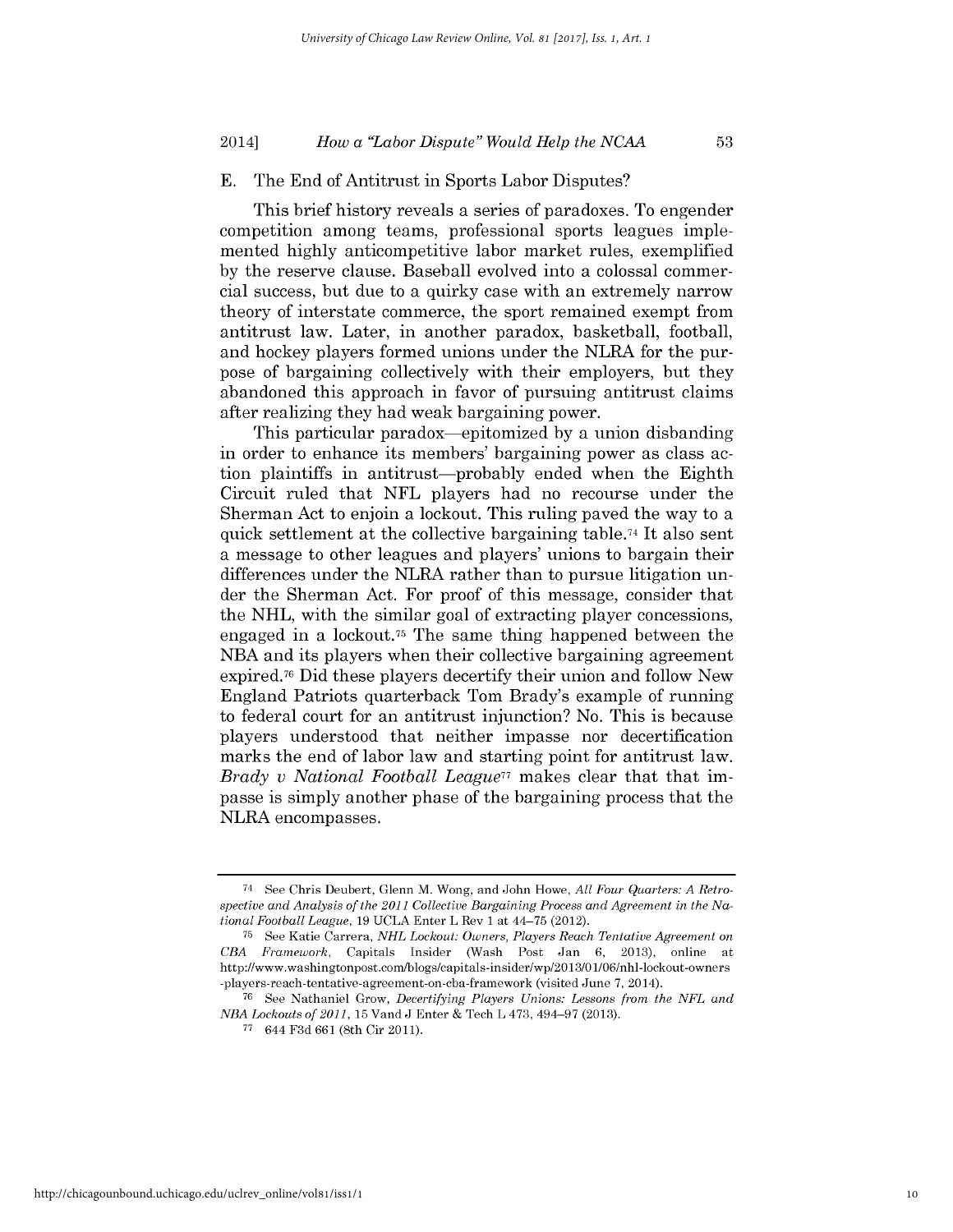### *The University of Chicago Law Review Dialogue* 54 [81:44

# **II.** HOW **A** "LABOR DISPUTE" WOULD HELP THE **NCAA**

#### **A.** The **NCAA** Patterns Itself after Professional Sports Leagues

The foregoing history is relevant to Division **I** football. Most notably, each school is subject to a cap on scholarships.78 This tends to allocate talent according to available openings. Players cannot transfer without incurring a significant penalty.79 This rule is like a restriction on free agency.

The **NCAA** has largely avoided antitrust enforcement to date **by** proclaiming that its athletic competitions are on a **high**er ground than commerce.80 Its bylaws define players as "student-athletes."81 Thus, Division **I** football players have consistently lost antitrust lawsuits that challenged their immobility.<sup>82</sup> Courts have told them they are not in a labor market.83 This **ju**dicial view is exposed as an absurdity, however, every time a TV announcer, beat writer, or blog evaluates a player's potential to play professional football. **NCAA** football is not only the NFL's minor league—it is also the NFL's sole pipeline for talent.<sup>84</sup> Where else do **NFL** scouts go to evaluate prospects? The unionrepresentation election at Northwestern may undermine the NCAA's avoidance of antitrust scrutiny **by** exposing the business side of Division **I** football.

**<sup>78</sup>**See **NCAA,** *2013-14 NCAA Division I Manual* Rule **15.5.6** at **207-08 (NCAA 2013),** online at http://www.ncaapublications.com/productdownloads/D114.pdf (visited June **7,** 2014).

**<sup>79</sup>**See id at Rule 14.5.1 at **168-69.**

**<sup>80</sup>**See **NCAA,** *Investing Where It Matters,* NCAA.org Media Center, online at http://www.ncaa.org/about/resources/media-center/investing-where-it-matters (visited June **7,** 2014) ("There is a lot of talk about how much money college sports generates. But did you know that more than **90** percent of the NCAA's revenue goes to support student-athletes?").

**<sup>81</sup>**See **NCAA,** *2013-14 NCAA Division I Manual* at xiv (cited in note **78).**

**<sup>82</sup>**See, for example, *Banks v National Collegiate Athletic Association,* **977 F2d 1081,** 1094 (7th Cir **1992)** (affirming the dismissal of a college football player's Sherman Act lawsuit); *Tanaka v University of Southern California,* **252 F3d 1059, 1064-65** (9th Cir 2001) (affirming the dismissal of a student-athlete's Sherman Act claim over the **NCAA** transfer rule).

**<sup>83</sup>**See *Banks,* **977 F2d** at **1090-91.** The court said that the NCAA's loss-of-eligibility rule for players who declare for the **NFL** draft is a "desirable and legitimate attempt 'to keep university athletics from becoming professionalized to the extent that profit making objectives would overshadow educational objectives."' **Id** at **1090,** quoting *National Collegiate Athletic Association v Board of Regents of the University of Oklahoma,* 468 **US 85, 123** (1984) (White dissenting).

<sup>84</sup> See Ben LeDoux, *5 NFL Players That Did Not Go to College,* (Made Man Apr **3,** 2010), online at http://www.mademan.com/mm/5-nfl-players-did-not-go-college.html (visited June **7,** 2014).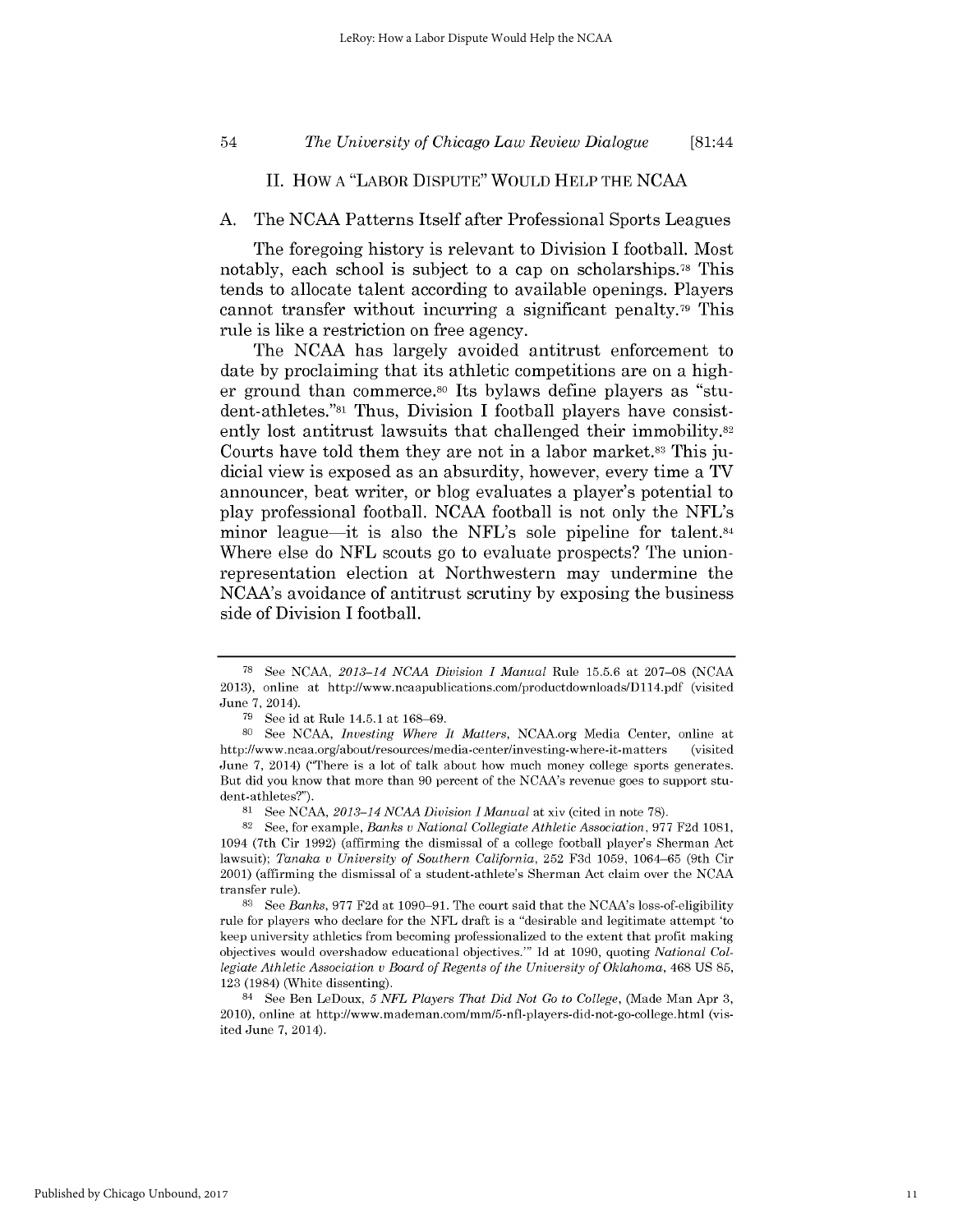### B. The **NCAA** Overestimates the Threat of Unionization

Unionization of college football players is not around the corner. True, the NLRB representation election for Northwestern players is a historic moment. As the following scenarios show, however, the path to unionization is strewn with boulders. While no one can predict the future of the unionization effort, the possibilities are finite.

First, the unionization effort **by** the College Athletes Players Association **(CAPA)** could end with a court ruling that Northwestern University football players are not employees under the NLRA. The regional director's decision conflicts with the Board's precedent in *Brown University and International Union, United Automobile, Aerospace and Agricultural Implement Workers of America, UAW AFL-CIO.85* This case presented the question of whether graduate students who served as teaching assistants as part of their academic development may be considered school employees under the NLRA. Because the students were in school to pursue a degree, the *Brown* court ruled that they were not employees under the NLRA. The court reasoned that "it simply does not effectuate the national labor policy to accord them collective bargaining rights."86 Certainly, Division **I** football players are in a different situation than graduate assistants because they are critical inputs for huge TV revenues. But again, the unionization effort could end with a court ruling that applies *Brown* to Northwestern University.

Second, a vote might show that less than a majority of players favor union representation. Northwestern's new quarterback denounced the union.<sup>87</sup> A "no" vote would push back this organizing effort for at least one year due to an election bar in the **NLRA,88** or end it completely **if** the vote discourages organizers.

**<sup>85</sup>** 342 NLRB 483 (2004). The regional director's decision in *Northwestern University, Employer, and College Athletes Players Association (CAPA), Petitioner,* 2014 WL 1246914 (NLRB 2014), cited the long hours that players spend on football-fifty to sixty hours per week-to distinguish players from the graduate students in *Brown.* See id at **\*16.**

**<sup>86</sup>**See *Brown,* 342 NLRB at 492.

**<sup>87</sup>**See Eric Olson, *Northwestern QB Says Players Should Have Taken Concerns to Higher- Ups before Pushing for Union,* **US** News **&** World Report (Apr **9,** 2014), online at http://www.usnews.com/news/sports/articles/20 14/04/09/northwestern-qb-says-union -push-was-rushed-wrong (visited June **7,** 2014).

**<sup>88</sup>**See John **D.** Finerty Jr, *One Year of Quiet: Honoring the Decision to Vote No, 11* Labor L **353, 355 (1995)** (explaining that *§* 9(c)(3) of the NLRA prohibits an election for one year after the date of balloting in a prior election).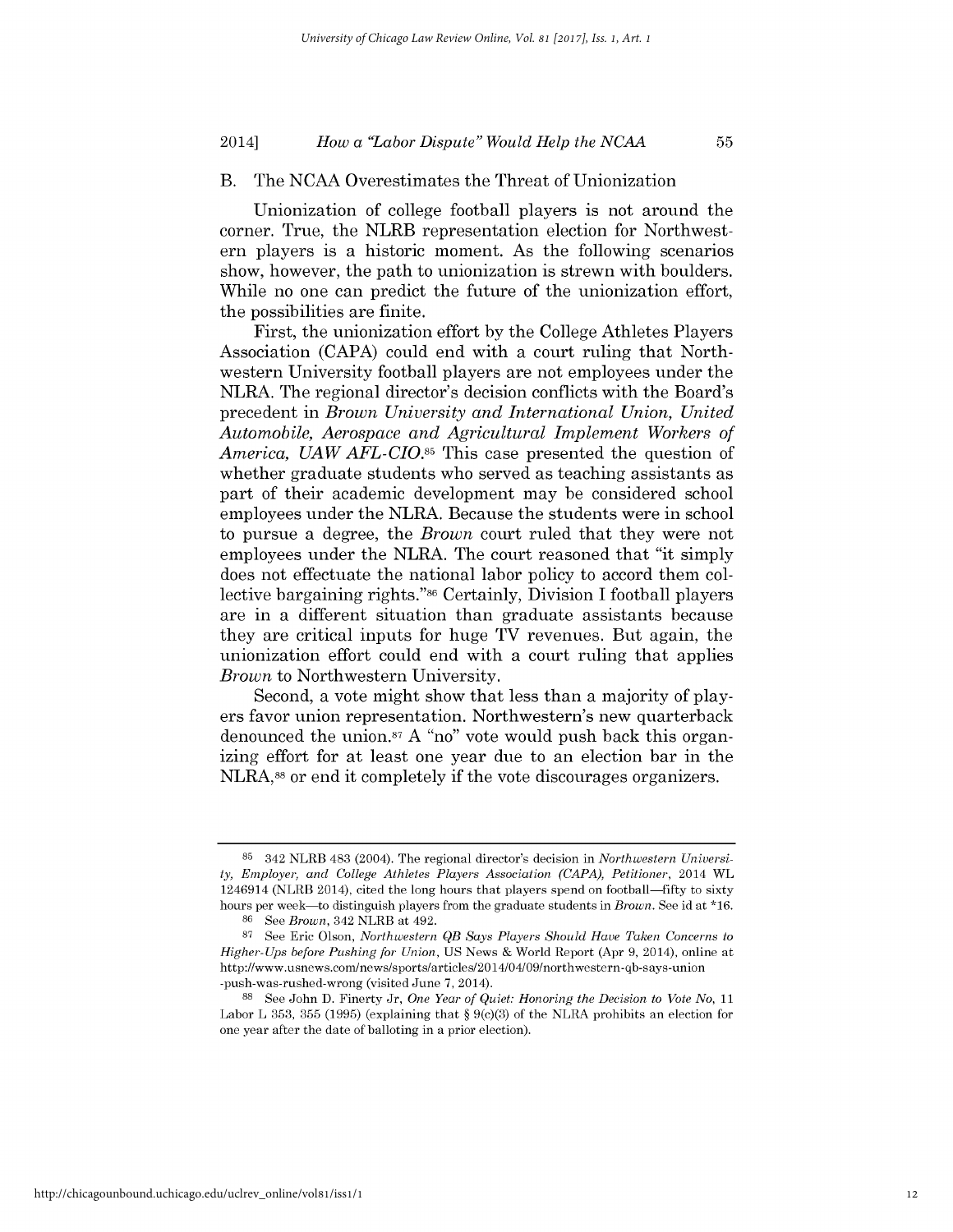### *The University of Chicago Law Review Dialogue* **56** [81:44

Third, **if** a majority favors union representation, **CAPA** would be certified as the bargaining representative. Northwestern would be required to bargain with the union over wages, hours, and terms and conditions of employment.<sup>89</sup> From there, a wide variety of scenarios are possible, but three stand out as more likely than others. First, Northwestern might bargain so slowly that players could become frustrated and petition the NLRB to decertify their union. This is not unprecedented.<sup>90</sup> Second, the school might reach an agreement with the union that **is** patterned after the expanded-benefits model the **NCAA** is currently planning.9' Third, the school might bargain hard **by** offering players less than the **NCAA** model of expanded benefits for nonunion programs. <sup>92</sup>

Northwestern football players—who turned to the United Steelworkers for organizing help,93 just as baseball players **did** when they formed their union<sup>94</sup>—are likely to face steep obstacles in collective bargaining. Do they have the same bargaining power as MLB players? Would they have a visionary leader-a skillful internal organizer who could keep a diverse group of players together-as baseball players had in Major League Baseball Players Association executive director Marvin Miller?96 Could they stare down senior administrators during contentious negotiations at their prestigious school? Could they resist the inevitable taunts that they are ruining college football? Could they go to class regularly and make academic progress while

**<sup>89</sup>**See NLRA *§* **8(d), 29 USC** *§* **158(d).**

**<sup>90</sup>** For a comparable situation, see *Mark Burnett Productions and Stephen R. Frederick, Petitioner, and International Alliance of Theatrical Stage Employees,* 349 NLRB **706, 706 (2007).**

**<sup>91</sup>** Steve Eder, *N.C.A.A. Planning to Address Benefits for Some of Its Players, Officials Say,* NY Times D4 (Apr **7,** 2014).

<sup>&</sup>lt;sup>92</sup> For a comparison to the NFL's tough bargaining stance in 2011—which proposed numerous player concessions-see Deubert, Wong, and Howe, **19 UCLA** Enter L Rev at 44-75 (cited in note 74).

**<sup>93</sup>**See Alejandra Cancino, *Unions Get a Boost from Northwestern Athletes,* Chicago Tribune (Jan **30,** 2014), online at http://articles.chicagotribune.com/2014-01-30/site/ct -college-athletes-organize-0130-biz--20 **140130** 1 labor-unions-football-players-united -steelworkers (visited June **7,** 2014).

<sup>94</sup>*MLBPA Info: Frequently Asked Questions,* MLBPlayers.com, online at http://mlb.mlb.com/pa/info/faq.jsp#created (visited June **7,** 2014). For the relationship between **CAPA** and the United Steelworkers, see **CAPA,** Press Release, *Historic Northwestern Football Players' Union Vote Is a Win-Win* (Apr **25,** 2014), online at http://www.collegeathletespa.org/news/historic-northwestern-football-players (visited June 7, 2014).

**<sup>95</sup>** For an explanation of Miller's role, see Paul **D.** Staudohar, *Baseball Labor Relations: The Lockout of 1990,* **113** Monthly Labor Rev **32, 32 (1990).**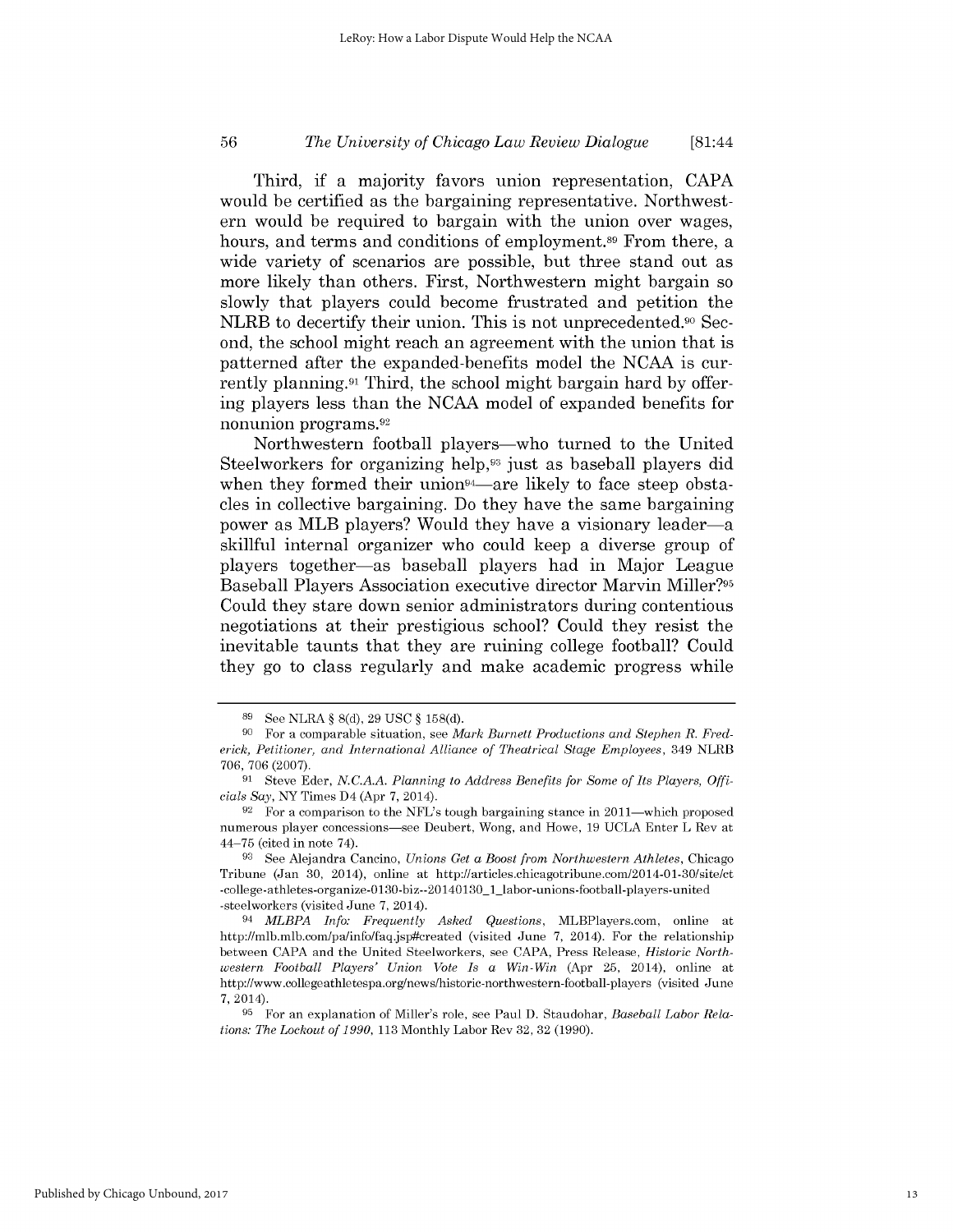embroiled in a sour and consuming labor negotiation? Could they vote as a majority to strike? Could they faithfully walk a picket line while Northwestern assembles a hasty walk-on crew of replacement players? Could they continue to attend school **if** their scholarships were held in abeyance pending the outcome of a negotiation? These are the practical and legal implications of forming a union and bargaining with an employer under the NLRA.

However the future unfolds, there is no denying that players have weak bargaining power. The players who are on track to complete a degree would be reluctant to risk permanent replacement under *Mackay Radio.96* Replacement could put them at risk for losing their scholarships. The better players who could be drafted or signed as free agents would be reluctant to miss a shot at the **NFL.** More generally, it is hard to imagine a freshman player mustering the courage to go on strike. It **is** equally difficult to picture a senior risking the loss of part or all of his last season. The five-year eligibility limit for players means that the union would have less bargaining power than the **NFL** players association-itself a weak union.

#### **C.** Antitrust Is a Larger Threat to the **NCAA**

College players might conclude that a better bargaining table is available through an antitrust lawsuit.

First, every sports union at the major league level—except baseball due to *Federal Baseball Club of Baltimore, Inc v National League of Professional Baseball Clubs"-* successfully used antitrust in its early history to compensate for their weak bargaining power. **A** reasonable conjecture is that courts favored players because teams were wealthy and players were paid little.

Consider this history: **NBA** players succeeded in their initial antitrust litigation.98 Courts were also receptive to **NFL** players' antitrust claims. Active and retired football players filed a Sherman Act lawsuit in **1972** to challenge the NFL's Rozelle Rule in *Mackey v National Football League.99* Judge Earl Larson agreed with the players, holding that the Rozelle Rule was an antitrust violation because it deterred free agent signings.100 After

**<sup>96</sup>**See 304 **US** at 345-46.

**<sup>97 259</sup> US** 200 **(1922).**

<sup>&</sup>lt;sup>98</sup> See Part I.B.

**<sup>9</sup>** 407 F Supp **1000,** 1002 **(D** Minn **1975).**

**<sup>100</sup>Id** at **1006-07.**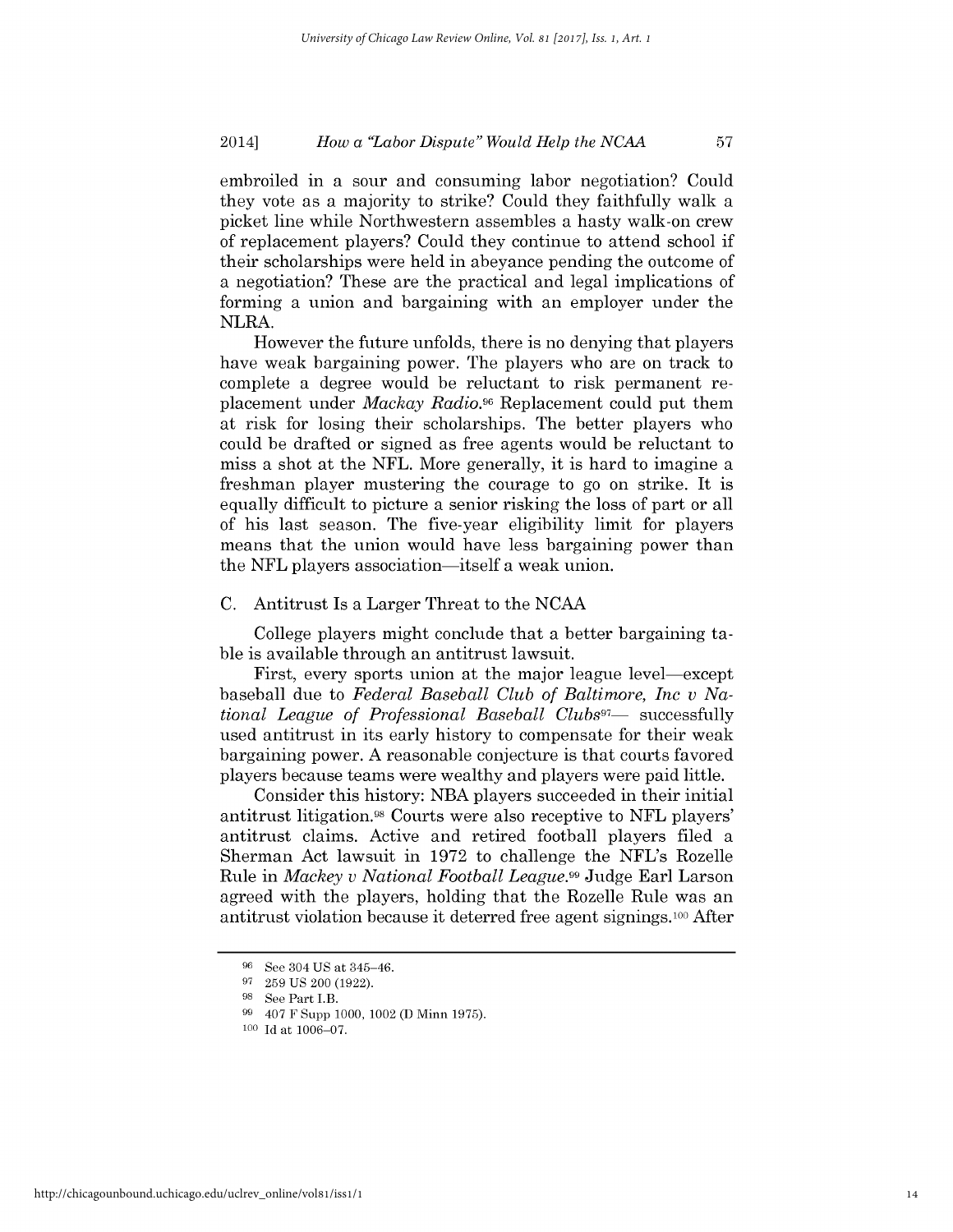### *The University of Chicago Law Review Dialogue* **58** [81:44

the Eighth Circuit affirmed the ruling,101 the **NFL** settled for **\$13** million in damages.102

Second, antitrust law can be used to certify the entire class of Division **I** football players and overcome the fragmentation problem under the NLRA. **A** possible blueprint for the players **is** *In re NCAA Student-Athlete Name & Likeness Licensing Litiga*tion.103 Sam Keller, a former quarterback at Arizona State University, alleged that a video game developer exploited his likeness for commercial advantage.104 The litigation involves former—not current—players, and the complaint involves player publicity rights, which are unrelated to antitrust.<sup>105</sup> Nonetheless, *NCAA Student-Athlete Name & Likeness* has nine named plaintiffs from major private and public Division **I** football and basketball programs, the class has been certified, the **NCAA** is a defendant, and the lawsuit mirrors the efforts **by CAPA** to gain more of the wealth that Northwestern University players generate. This complex litigation is on a favorable track for players.106

Third, while **NCAA** rules and bylaws differ from those in the **NFL,** they have important linkages and similarities. The linkages involve rules that make college players ineligible for further **NCAA** participation.107 An example is a rule that strips scholarships from players who declare for the **NFL** draft.108 The NFL's reciprocal rule restricts a professional player's eligibility until three years from the time his **high** school class graduates.109 In other words, once a player finishes his junior season and declares for the **NFL** draft, he cannot come back to an **NCAA** school and reclaim his scholarship for a senior season **if** he **is** disappointed with his selection or is undrafted. This rule linkage has no connection to the educational mission espoused **by** the **NCAA;** it simply implies that the **NCAA** and **NFL** allocate the

**<sup>101</sup>** *Mackey v National Football League,* 543 **F2d 606, 623** (8th Cir **1976).**

<sup>102</sup>See *Brady v National Football League,* **779** F Supp **2d 992, 998 (D** Minn 2011).

**<sup>103</sup>**724 **F3d 1268** (9th Cir **2013).**

<sup>104</sup>**Id** at **1271.**

**<sup>105</sup>**See id. Keller filed a class action complaint alleging that the video game producer violated his publicity rights under California Civil Code *§* 3344 and California common law. **Id** at **1272.**

**<sup>106</sup>**See id at 1284 (rejecting the game producer's defense that the First Amendment protects its use of the likenesses of college athletes).

**<sup>107</sup>**See Sarah M. Konsky, Comment, *An Antitrust Challenge to the NCAA Transfer Rules,* **70 U** Chi L Rev **1581, 1602-03 (2003)** (comparing **NCAA** transfer rules and penalties to restrictions on professional employees).

**<sup>108</sup>**See generally *Banks,* **977 F2d 1081.**

**<sup>109</sup>**See *Clarett v National Football League,* **369 F3d** 124, **130 (2d** Cir 2004).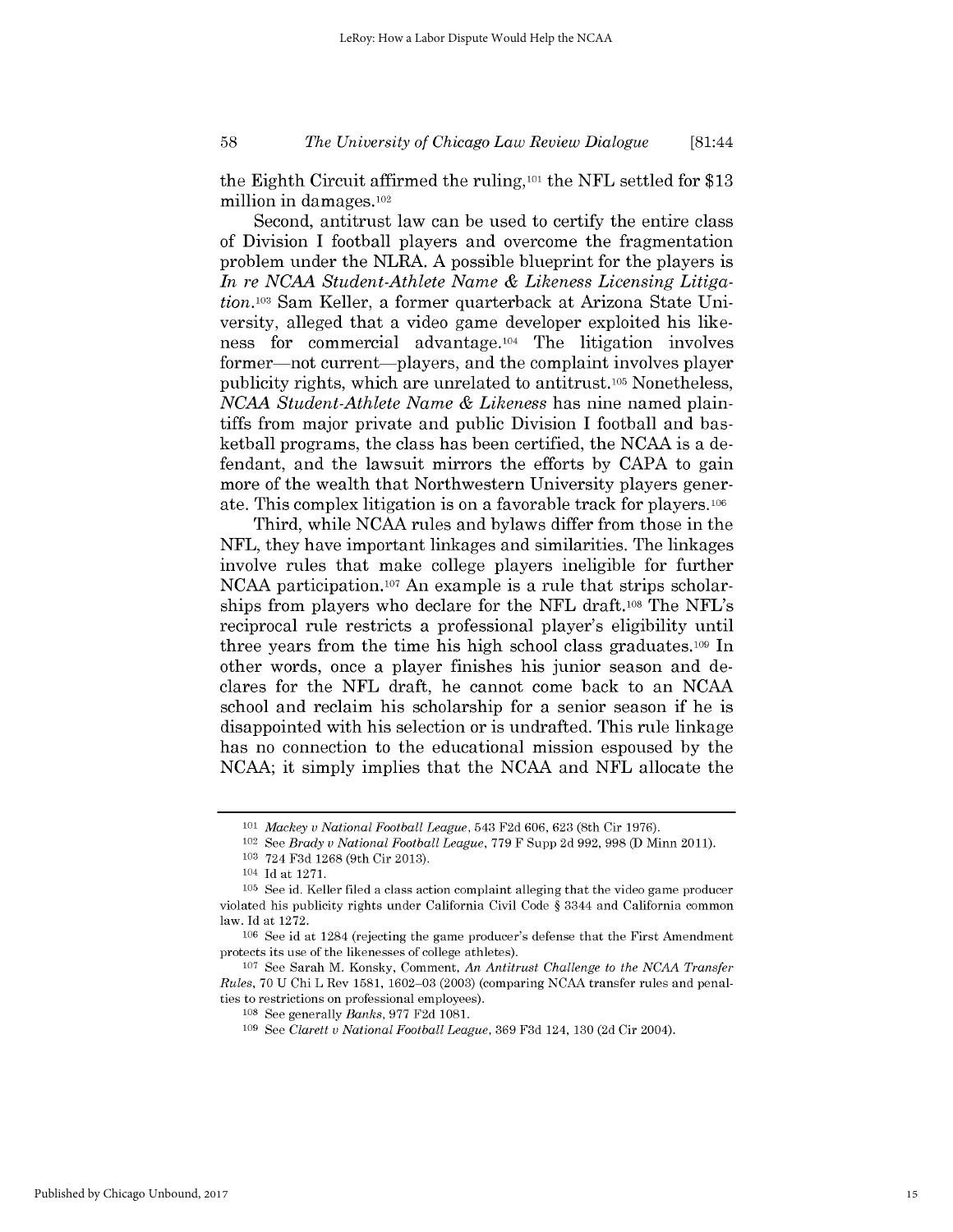most talented football players in a way that limits their direct competition with each other.

There are more similarities. Like the **NFL,** the **NCAA** has its version of the reserve clause.11o **If** the player wants to move to another team, he must sit for an entire season and forfeit one year of eligibility."' This is a **high** price for mobility. **A** coach can remove a player, however, or pressure him to **quit.112** The player has no recourse.

#### **CONCLUSION**

In a recent interview, the NCAA's president, Mark Emmert, declared that unionization of college athletes is "grossly mappropriate."113 He objected to the idea that student-athletes fit a "union-employee model" because this type of relationship would "throw away the entire collegiate model for athletics."114 But the **NCAA** is blinded **by** wealth. Emmert made these comments during the **NCAA** March Madness basketball tournament, which earns the **NCAA \$10.8** billion in TV revenue.115

The **NCAA** assumes that it can successfully resist player efforts to redistribute this wealth **by** winning the current legal dispute before the NLRB. This is wishful thinking. Having pocketed billions of dollars in TV and related revenue from the labor of football players, the **NCAA** has lost credibility **by** portraying these players solely as college students. The fact that only 1-2 percent of these players actually perform in the **NFL** is beside the **point.116** This statistic implies nothing more than that the **NFL** has too few player slots to hire the NCAA's output of talent.

114 **Id.**

**115 NCAA,** Press Release, *CBS Sports, Turner Broadcasting, NCAA Reach 14-Year Agreement* (Apr 22, 2010), online at http://www.ncaa.com/news/basketball-men/2010-04 -21/cbs-sports-turner-broadcasting-ncaa-reach-14-year-agreement (visited June **7,** 2014).

http://chicagounbound.uchicago.edu/uclrev\_online/vol81/iss1/1

**<sup>110</sup>**See **NCAA,** *2013-14 NCAA Division I Manual* Rule 14.5.1 at **168-69** (cited in note **78).**

**<sup>&</sup>quot;'I** See id at Rule 14.5.1 at **168.**

<sup>112</sup>See, for example, Kate Hairopolous, *SMU's Brown Trims 4 Players from Roster,* Dallas Morning News *C11* (Apr 28, 2012).

**<sup>113</sup>** Eddie Pells, *NCAA President Mark Emmert: Unionization "Strikes Most People As* **...** *Grossly Inappropriate,"* (Huffington Post Apr **6,** 2014), online at http://www.huffingtonpost.com/2014/04/06/mark-emmert-union n 5102239.html (visited June **7,** 2014).

**<sup>116</sup> NCAA** leaders use this statistic to argue that college athletes should retain their amateur status. See, for example, Louanna Simon and Nathan Hatch, *Why Unionizing College Sports Is a Bad Call,* Wall St **J** (Apr **7,** 2014), online at http://online.wsj.com/news/articles/SB10001424052702304441304579480013097853156 (visited June **7,** 2014).